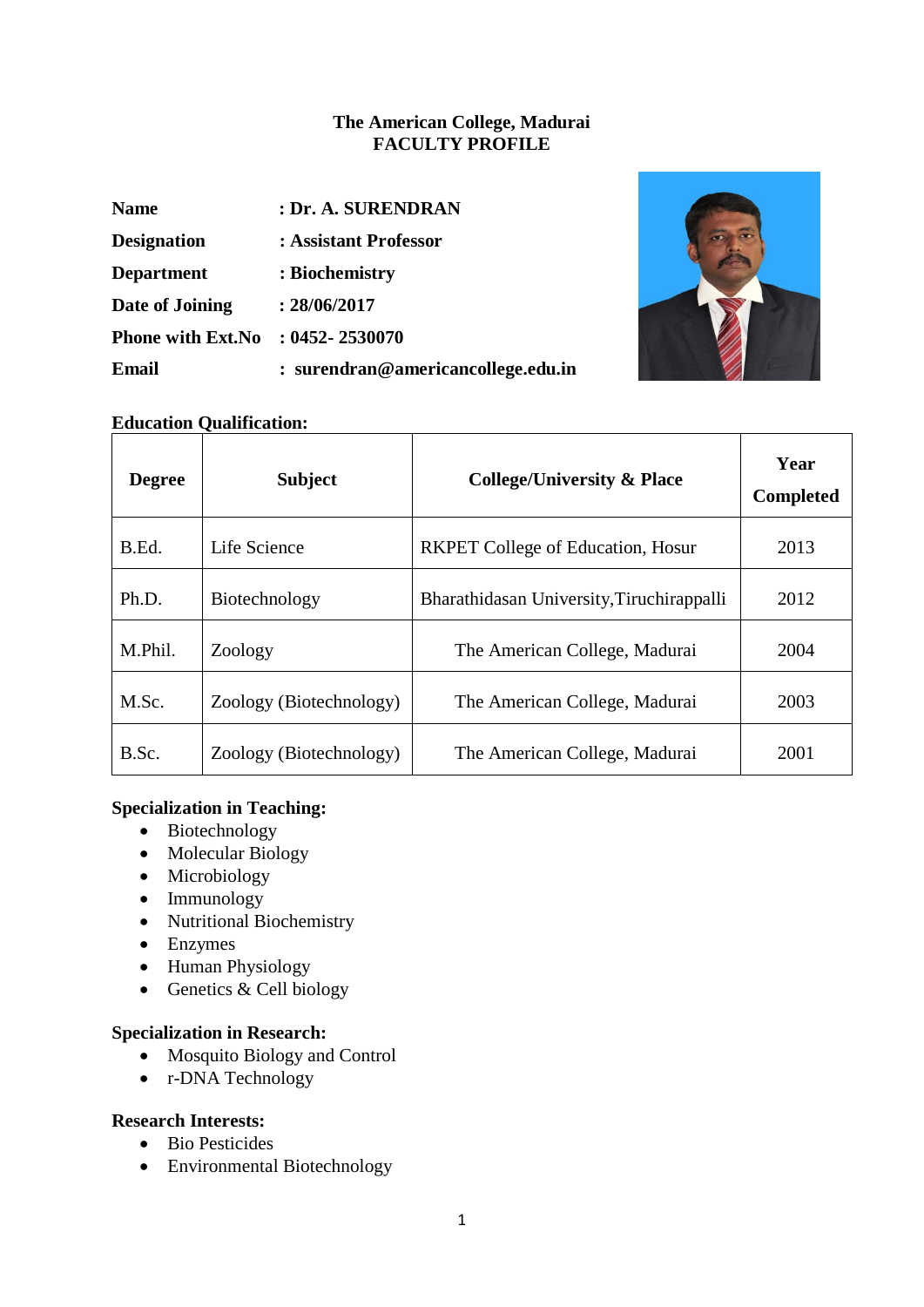### **Working Experience:**

| <b>Designation</b>     | <b>Institution</b> / Company                        | Year – From (month/year)<br>To (month/year) |
|------------------------|-----------------------------------------------------|---------------------------------------------|
| Lecturer               | Ananda College of Arts and Science,<br>Devakottai   | July 2004 to May 2012                       |
| Assistant<br>Professor | Thiagarajar College of Arts and Science,<br>Madurai | June 2016 to May 2017                       |
| Assistant<br>Professor | The American College, Madurai                       | June 2017 onwards                           |

# **Administrative /Academic Position/s (held / currently holding):**

| Positions held / currently holding               | $Year - From (month/year)$<br>To (month/year) |  |
|--------------------------------------------------|-----------------------------------------------|--|
| Additional Controller of Examinations,           | July 2004 to May 2007                         |  |
| Ananda College of Arts and Science, Devakottai   |                                               |  |
| HOD, Department of Biochemistry,                 | June $2007$ to March $2012$                   |  |
| Ananda College of Arts and Science, Devakottai   |                                               |  |
| IQAC Convener,                                   | June 2009 to May 2011                         |  |
| Ananda College of Arts and Science, Devakottai   |                                               |  |
| R&D Coordinator,                                 | June 2011 to March 2012                       |  |
| Ananda College of Arts and Science, Devakottai   |                                               |  |
| PG Biotechnology Association President,          | June 2016 to May 2017                         |  |
| Thiagarajar College of Arts and Science, Madurai |                                               |  |
| PG Food Science Association President,           |                                               |  |
| The American College, Madurai                    | June 2017 to May 2018                         |  |

## **Membership in Professional Bodies:**

| Positions held / currently holding                                            | $Year - From (month/year)$<br>To (month/year) |
|-------------------------------------------------------------------------------|-----------------------------------------------|
| External Examiner, Alagappa University, Karaikudi                             | June 2005 to March 2012                       |
| Member, Board of Studies,<br>Ananda College of Arts and Science, Devakottai   | June 2005 to March 2012                       |
| Member, Board of Studies,<br>Thiagarajar College of Arts and Science, Madurai | June 2016 to May 2017                         |
| Member, Board of Studies,<br>The American College, Madurai                    | June 2017 to till date                        |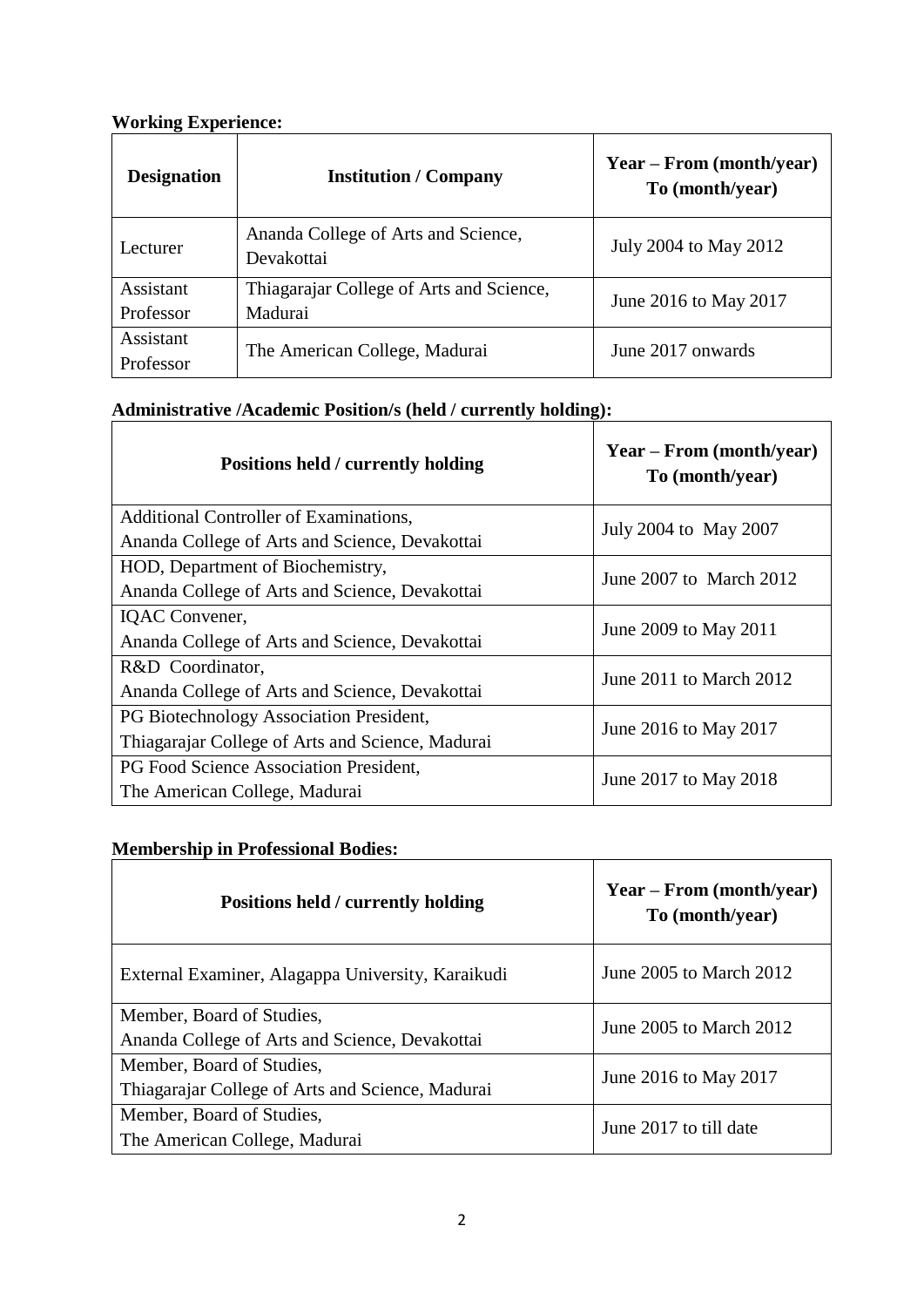### **Articles published in International Journals:**

1. **Surendran A** and Selvaraj Pandian R. (2008). Evaluation of Larvicidal Activity of *Pseudomonas fluorescens* Isolates against the Filarial Vector Mosquito, *Culex quinquefasciatus, Asian Journal of Microbiology, Biotechnology and Environmental Sciences*, 10 (1): 65-68. [SCOPUS indexed journal; UGC approved journal (No. 8799); ISSN: 0972-3005; NAAS Score – 4.93]

[http://www.envirobiotechjournals.com/article\\_abstract.php?aid=1902&iid=68&jid=1](http://www.envirobiotechjournals.com/article_abstract.php?aid=1902&iid=68&jid=1)

2. **Surendran A** and John Vennison S. (2011). Transfer of Toxin Coding Megaplasmid of *Bacillus thuringiensis* subsp. *thompsoni* into *Bacillus sphaericus, International Journal of Applied Biology and Pharmaceutical Technology*, 2(3): 366-373. [IF:1.70; ISSN: 0976- 4550; h-index:28]

[http://ijabpt.com/pdf/56050-Surendran\[1\].pdf](http://ijabpt.com/pdf/56050-Surendran%5b1%5d.pdf)

- 3. **Surendran A** and John Vennison S. (2011). Occurrence and Distribution of Mosquitocidal *Bacillus sphaericus* in Soil*, Academic Journal of Entomology*, 4(1):17-22. [ISSN: 1995-8994; eISSN: 2221-3430] [https://www.researchgate.net/publication/228490756\\_Occurrence\\_and\\_Distribution\\_of\\_M](https://www.researchgate.net/publication/228490756_Occurrence_and_Distribution_of_Mosquitocidal_Bacillus_sphaericus_in_Soil) [osquitocidal\\_Bacillus\\_sphaericus\\_in\\_Soil](https://www.researchgate.net/publication/228490756_Occurrence_and_Distribution_of_Mosquitocidal_Bacillus_sphaericus_in_Soil)
- 4. **Surendran A**, John Vennison S, Ravikumar S and Syed Ali M. (2011). Optimization of Alkaline protease production by *Bacillus sphaericus* SBS4*, Journal of Pharmacy Research,* 4(5): 1517-1519. [IF: 2.97; ISSN: 0974-6943] <http://jprsolutions.info/newfiles/journal-file-56d97f6571d176.20096725.pdf>
- 5. Geetha**, Surendran A** and Thatheyus AJ. (2018). Influence of Amazon Sailfin Catfish, *Pterygoplichthys pardalis* on the Chemical Characteristics of Dairy Effluent, *Specialty Journal of Architecture and Construction*, 5 (1): 23-32. [IF: 0.249; ISSN: 2412-740X] [https://sciarena.com/en/article/influence-of-amazon-sailfin-catfish-pterygoplichthys](https://sciarena.com/en/article/influence-of-amazon-sailfin-catfish-pterygoplichthys-pardalis-on-the-chemical-characteristics-of-dairy-effluent)[pardalis-on-the-chemical-characteristics-of-dairy-effluent](https://sciarena.com/en/article/influence-of-amazon-sailfin-catfish-pterygoplichthys-pardalis-on-the-chemical-characteristics-of-dairy-effluent)
- 6. Ilavarasi A, **Surendran A** and Thatheyus AJ. (2019). Biodecolourisation of textile dye effluent using chitosan. *Specialty Journal of Biological Sciences*, 5(1): 1-7. [IF: 1.028; ISSN: 2412-7396] [https://sciarena.com/storage/models/article/mGGjJejOgoW3VkrmxoT6yWJ93DNhYV9Z](https://sciarena.com/storage/models/article/mGGjJejOgoW3VkrmxoT6yWJ93DNhYV9ZKSoG3IR9n6assiQysJwe9ZHaOPH4/biodecolourisation-of-textile-dye-effluent-using-chitosan.pdf) [KSoG3IR9n6assiQysJwe9ZHaOPH4/biodecolourisation-of-textile-dye-effluent-using](https://sciarena.com/storage/models/article/mGGjJejOgoW3VkrmxoT6yWJ93DNhYV9ZKSoG3IR9n6assiQysJwe9ZHaOPH4/biodecolourisation-of-textile-dye-effluent-using-chitosan.pdf)[chitosan.pdf](https://sciarena.com/storage/models/article/mGGjJejOgoW3VkrmxoT6yWJ93DNhYV9ZKSoG3IR9n6assiQysJwe9ZHaOPH4/biodecolourisation-of-textile-dye-effluent-using-chitosan.pdf)
- 7. Karthiga, **Surendran A** and Thatheyus AJ. (2019). Biotreatment of sugar industry effluent using the tank cleaner, *Pterygoplichthys pardalis. World Journal of Advanced Research and Reviews*, 1(3): 14-27**.** [IF: 4.98; eISSN: 2581-9615] [http://www.wjarr.com/content/biotreatment-sugar-industry-effluent-using-tank-cleaner](http://www.wjarr.com/content/biotreatment-sugar-industry-effluent-using-tank-cleaner-pterygoplichthys-pardalis)[pterygoplichthys-pardalis](http://www.wjarr.com/content/biotreatment-sugar-industry-effluent-using-tank-cleaner-pterygoplichthys-pardalis)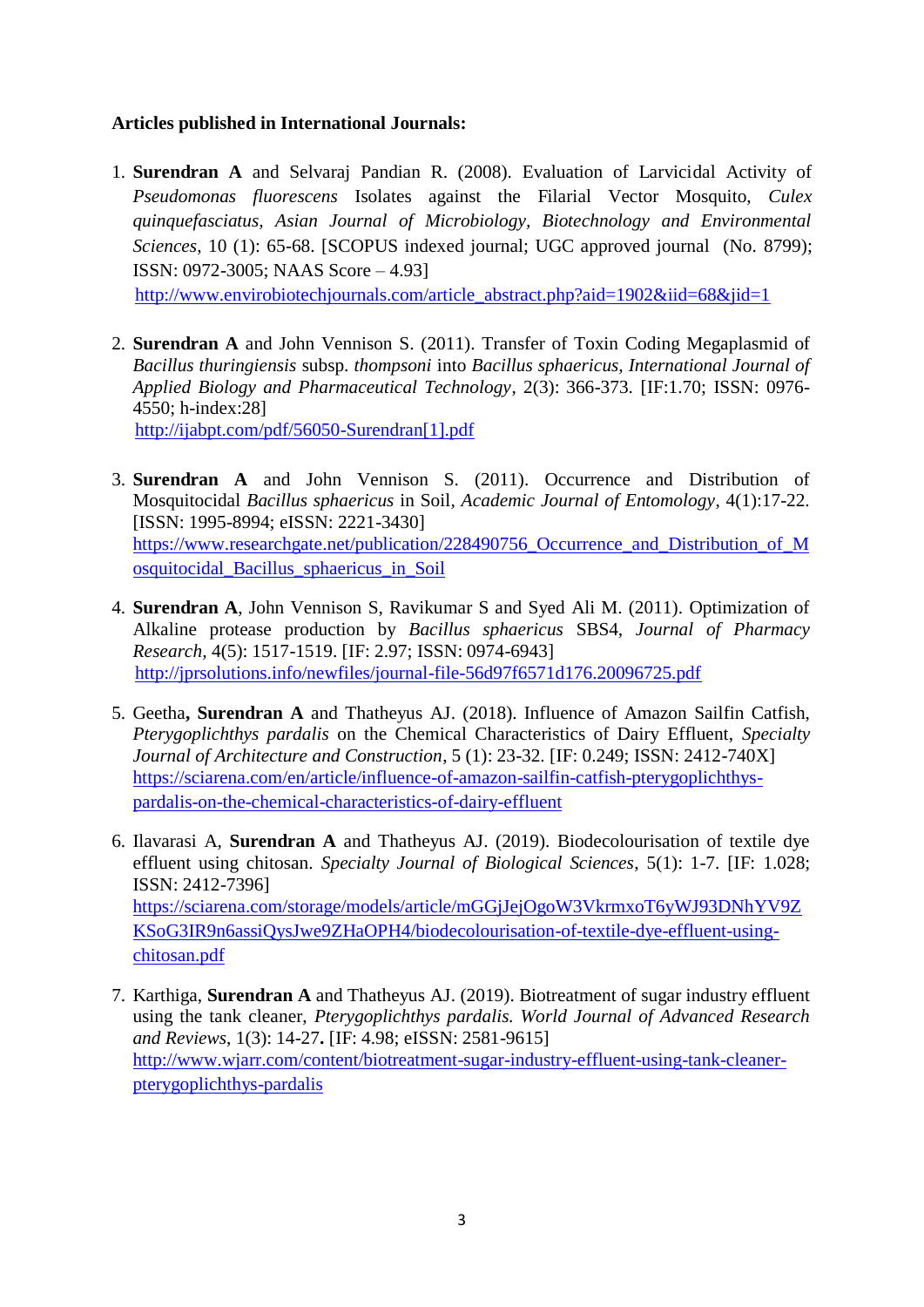- 8. Ramesh, **Surendran A** and Thatheyus AJ. (2019). Mixture toxicity of mercury and cadmium on the mineral content of the Indian major carp, *Labeo rohita*. *World Journal of Advanced Research and Reviews*, 1(3): 14-27**.** [IF:4.98; eISSN: 2581-9615] [http://www.wjarr.com/content/mixture-toxicity-mercury-and-cadmium-mineral-content](http://www.wjarr.com/content/mixture-toxicity-mercury-and-cadmium-mineral-content-indian-major-carp-labeo-rohita)[indian-major-carp-labeo-rohita](http://www.wjarr.com/content/mixture-toxicity-mercury-and-cadmium-mineral-content-indian-major-carp-labeo-rohita)
- 9. Santha, J, **Surendran A** and Thatheyus AJ. (2019). Studies on the biocontrol of mosquitoes using *Oreochromis mossambicus*, *World Journal of Advanced Research and Reviews*, 1(2): 7-14. [IF: 4.98; eISSN: 2581-9615] [https://www.wjarr.com/content/studies-biocontrol-mosquitoes-using-oreochromis](https://www.wjarr.com/content/studies-biocontrol-mosquitoes-using-oreochromis-mossambicus)[mossambicus](https://www.wjarr.com/content/studies-biocontrol-mosquitoes-using-oreochromis-mossambicus)
- 10. Selvi Hepzibah, **Surendran A** and Thatheyus AJ. (2019). Studies on the biocontrol of filarial vector mosquito *Culex quinquefasciatus* employing *Gambusia affinis*. *International Research Journal of Animal and Veterinary Sciences*, 1(1): 20-25. [ISSN: 2663-7154; eISSN: 2663-7162] <https://scirange.com/pdf/irjavs.2019.20.25.pdf>
- 11. Selvi Hepzibah, **Surendran A** and Thatheyus AJ. (2019). Predatory Activity of *Cyprinus carpio* Linn against the Filarial Vector Mosquito, *Culex quinquefasciatus* Say**.** *International Research Journal of Animal and Veterinary Sciences*, 1(1): 14-19. [ISSN: 2663-7154; eISSN: 2663-7162] <https://scirange.com/pdf/irjavs.2019.14.19.pdf>
- 12. Ilavarasi A, **Surendran A** and Thatheyus AJ. (2019). Biodecolourisation of Textile Dye Effluent Using Eggshell, *International Research Journal of Biological Sciences*, 1(1): 46- 50.[eISSN: 2278-3202] <https://scirange.com/pdf/irjbs.2019.46.50.pdf>
- 13. Arunkumar S and **Surendran A**. **(**2019). A Review on Carcinogenic Agents in Food, *International Journal of Research and Analytical Reviews*, 6(1): 87-91. [Google Impact Factor: 5.75 Cosmos International Impact Factor: 4.236; UGC approved journal; ISSN: 2349-5138; eISSN: 2348-1269]
- 14. Sowbiya Banu M, Matheswari KB and **Surendran A**. **(**2019). Manufacturing and Recycling of Tetra Pak – Review, International Journal of Research and Analytical Reviews, 6(1): 72-80. [Google Impact Factor: 5.75 Cosmos International Impact Factor: 4.236; UGC approved journal; ISSN 2349-5138; eISSN: 2348-1269]
- 15. Jeyalakshmi, **Surendran A** and Thatheyus AJ (2019). Diversity of Butterflies in Tamil Nadu Agriculture College and Research Institute Campus, Madurai, Tamil Nadu, India. *Specialty Journal of Biological Sciences*, 5(4): 53-59. [IF: 1.028; ISSN: 2412-7396] [https://sciarena.com/en/article/diversity-of-butterflies-in-tamil-nadu-agriculture-college](https://sciarena.com/en/article/diversity-of-butterflies-in-tamil-nadu-agriculture-college-and-research-institute-campus-madurai-tamil-nadu-india)[and-research-institute-campus-madurai-tamil-nadu-india](https://sciarena.com/en/article/diversity-of-butterflies-in-tamil-nadu-agriculture-college-and-research-institute-campus-madurai-tamil-nadu-india)
- 16. Anusiya Devi, **Surendran A** and Thatheyus AJ (2019). Effect of chosen artificial fish feeds on the growth rate of the black molly, *Poecilia sphenops. Journal of Veterinary Medicine and Animal Sciences*, 2 (1): 1011 (5 pages) [ISSN: 2640-1223] [https://meddocsonline.org/journal-of-veterinary-medicine-and-animal-sciences/Effect-of](https://meddocsonline.org/journal-of-veterinary-medicine-and-animal-sciences/Effect-of-%20%20%20%20chosen-artificial-fish-feeds-on-the-growth-rate-of-the-black-molly-Poecilia-sphenops.pdf)[chosen-artificial-fish-feeds-on-the-growth-rate-of-the-black-molly-Poecilia-sphenops.pdf](https://meddocsonline.org/journal-of-veterinary-medicine-and-animal-sciences/Effect-of-%20%20%20%20chosen-artificial-fish-feeds-on-the-growth-rate-of-the-black-molly-Poecilia-sphenops.pdf)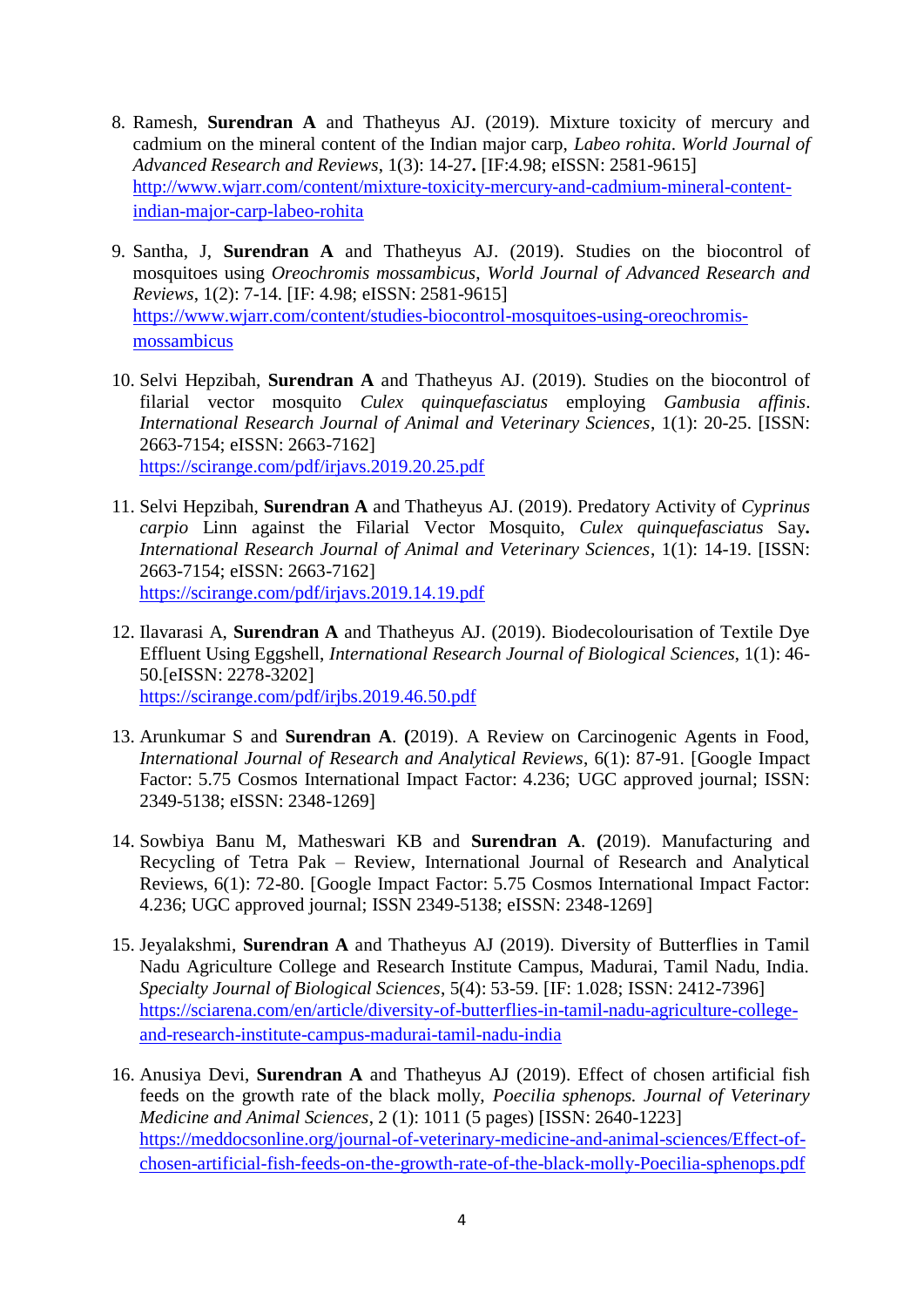- 17. Lakshmanan, **Surendran A** and Thatheyus AJ (2019). Mixture Toxicity of Nickel and Chromium to the Indian Major Carp, *Cirrhinus mrigala*. *Trends in Applied Sciences Research*, 14 (2): 136-141. [ISSN: 1819-3579] <https://scialert.net/fulltext/?doi=tasr.2019.136.141>
- 18. Geetha**, Surendran A** and Thatheyus AJ (2019). Influence of Amazon Sailfin Catfish, *Pterygoplichthys pardalis* on the quality of Dairy Effluent, *Asian Journal of Biological Sciences*, 12 (4): 733-741. [IF: 0.38; ISSN: 1996-3351] <http://docsdrive.com/pdfs/knowledgia/ajbs/2019/733-741.pdf>
- 19. Jaffer Ali, **Surendran A** and Thatheyus AJ (2019). Hydrobiological Studies of Vandiyur Lake, Madurai, Tamil Nadu, India, *Specialty Journal of Biological Sciences*, 5(1): 24-33. [IF: 1.028; ISSN: 2412-7396] [https://sciarena.com/storage/models/article/HwjYmg2thCKuA9YHDD4oSmAIPQsQjcu](https://sciarena.com/storage/models/article/HwjYmg2thCKuA9YHDD4oSmAIPQsQjcuBqRMmJaPic2I1iMeuWrm4d5OTGxxY/hydrobiological-studies-of-vandiyur-lake-madurai-tamil-nadu-india.pdf) [BqRMmJaPic2I1iMeuWrm4d5OTGxxY/hydrobiological-studies-of-vandiyur-lake](https://sciarena.com/storage/models/article/HwjYmg2thCKuA9YHDD4oSmAIPQsQjcuBqRMmJaPic2I1iMeuWrm4d5OTGxxY/hydrobiological-studies-of-vandiyur-lake-madurai-tamil-nadu-india.pdf)[madurai-tamil-nadu-india.pdf](https://sciarena.com/storage/models/article/HwjYmg2thCKuA9YHDD4oSmAIPQsQjcuBqRMmJaPic2I1iMeuWrm4d5OTGxxY/hydrobiological-studies-of-vandiyur-lake-madurai-tamil-nadu-india.pdf)
- 20. Jaffer Ali, **Surendran A** and Thatheyus AJ (2019). Studies on the Sediments of Vandiyur Lake, Madurai, *Specialty Journal of Engg. & Applied Science*, 4(3): 39-47. [IF: 0.686; ISSN: 2520-5943] [https://sciarena.com/storage/models/article/3BhSDCEW12V9LwdoXwhvSe7TbRqNW5](https://sciarena.com/storage/models/article/3BhSDCEW12V9LwdoXwhvSe7TbRqNW5bYTIIsiUR4c7kYc7ABep4DFgxLoBkZ/studies-on-the-sediments-of-vandiyur-lake-madurai.pdf) [bYTIIsiUR4c7kYc7ABep4DFgxLoBkZ/studies-on-the-sediments-of-vandiyur-lake](https://sciarena.com/storage/models/article/3BhSDCEW12V9LwdoXwhvSe7TbRqNW5bYTIIsiUR4c7kYc7ABep4DFgxLoBkZ/studies-on-the-sediments-of-vandiyur-lake-madurai.pdf)[madurai.pdf](https://sciarena.com/storage/models/article/3BhSDCEW12V9LwdoXwhvSe7TbRqNW5bYTIIsiUR4c7kYc7ABep4DFgxLoBkZ/studies-on-the-sediments-of-vandiyur-lake-madurai.pdf)
- 21. Ramesh**, Surendran A** and Thatheyus AJ (2019). Mixture toxicity of the heavy metals, Mercury and Cadmium to the Indian major carp, *Labeo rohita*. *International Journal of Fisheries Science and Research*, 3(1): 1012 (5 pages). [https://www.jsmcentral.org/sm-fisheries-science/fulltext\\_ijfsr-v3-1012.pdf](https://www.jsmcentral.org/sm-fisheries-science/fulltext_ijfsr-v3-1012.pdf)
- 22. Lakshmanan, **Surendran A** and Thatheyus AJ (2019). Toxicity of Nickel and Chromium on the mineral content of the Indian Major Carp, *Cirrhinus mrigala*. *International Journal of Fisheries Science and Research*, 3 (1): 1013 (6 pages). <https://www.smjournals.com/fisheries-science-research/fulltext/ijfsr-v3-1013.php>
- 23. Shivani Gupta R, **Surendran A** and Thatheyus AJ (2020). Biosorption of Lead Using the Bacterial Strain, *Bacillus subtilis* (MTCC 2423). *Journal of Biotechnology and Biomedical Science*, 2(3): 1-14. [ISSN: 2576-6694] <https://openaccesspub.org/article/1401/jbbs-20-3419.pdf>
- 24. Elizabeth Rani G, **Surendran A** and Thatheyus AJ (2020). Evaluation of Natural and Synthetic Repellents against the Adult Vector Mosquitoes of *Culex quinquefasciatus* Say. *Veterinary Medicine and Public Health Journal*, 1(2): 53-59. [ISSN: 2707-7187] <https://www.refaad.com/Files/VMPH/VMPH-1-2-5.pdf>
- 25. Vaishali S, **Surendran A** and Thatheyus AJ (2020). Biodegradation of Malathion Using *Pseudomonas stutzeri* (MTCC 2643). *Journal of Public Health International*, 2(4): 8-19. [ISSN: 2641-4538] <https://openaccesspub.org/article/1362/jphi-20-3329.pdf>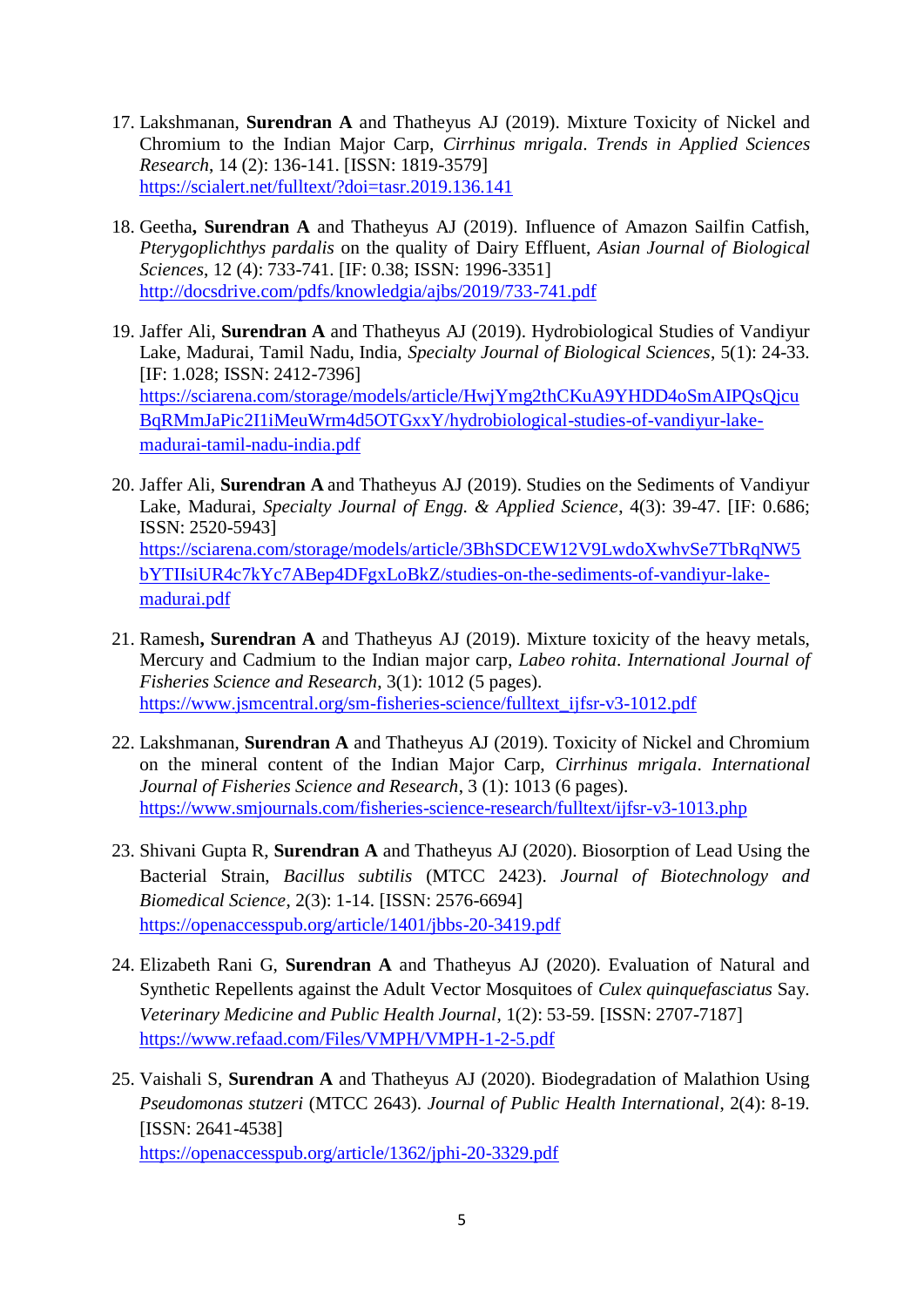- 26. Sivakumar V, **Surendran A** and Thatheyus AJ (2020). Effect of Hexavalent Chromium on the WBCs of the Fresh Water Fish, *Labeo rohita*. *Journal of Experimental and Clinical Toxicology*, 1(3): 7-16. [ISSN: 2641-7669] <https://openaccesspub.org/article/1357/ject-20-3313.pdf>
- 27. Rani G E, **Surendran A** and Thatheyus AJ (2020). Biting behaviour of the filarial vector mosquito, Culex quinquefasciatus Say, in an urban area. *Journal of Plant and Animal Ecology*, 2(1): 1-13. [ISSN: 2637-6075] <https://openaccesspub.org/article/1343/jpae-20-3305.pdf>
- 28. Archana S, **Surendran A** and Thatheyus AJ (2020). Biodegradation of Methyl Parathion Using *Pseudomonas stutzeri* (MTCC 2643). *Journal of Biotechnology and Biomedical Science*, 2(2): 19-33. [ISSN: 2576-6694] <https://openaccesspub.org/jbbs/article/1314>
- 29. Sivakumar V, **Surendran A** and Thatheyus AJ (2020). Effect of Hexavalent Chromium on the RBCs of the Fresh Water Fish, *Labeo rohita*. *Journal of Animal Husbandry and Dairy Sciences*, 4(1): 1-8. [ISSN 2637-5354] [https://www.sryahwapublications.com/journal-of-animal-husbandry-and-dairy](https://www.sryahwapublications.com/journal-of-animal-husbandry-and-dairy-%20%20science/pdf/v4-i1/1.pdf)[science/pdf/v4-i1/1.pdf](https://www.sryahwapublications.com/journal-of-animal-husbandry-and-dairy-%20%20science/pdf/v4-i1/1.pdf)
- 30. Santha, **Surendran A** and Thatheyus AJ (2020). Studies on the Biocontrol of Mosquitoes Employing *Poecilia reticulate*. *Specialty Journal of Biological Sciences*, 6(1): 11-19. [IF: 1.028; ISSN: 2412-7396] [https://sciarena.com/en/article/studies-on-the-biocontrol-of-mosquitoes-employing](https://sciarena.com/en/article/studies-on-the-biocontrol-of-mosquitoes-employing-poecilia-reticulata)[poecilia-reticulata](https://sciarena.com/en/article/studies-on-the-biocontrol-of-mosquitoes-employing-poecilia-reticulata)
- 31. Archana S, **Surendran A** and Thatheyus AJ (2020). Microbial Degradation of the Organophosphorus Insecticide, Methyl Parathion Using the Natural Bacterial Isolate, *Pseudomonas aeruginosa*, *Asian Journal of Biotechnology (SciAlert),* 12(2): 136-144. [ISSN: 1996-0700]. <http://docsdrive.com/pdfs/knowledgia/ajbkr/2020/136-144.pdf>
- 32. Yamuna Devi S, **Surendran A** and Thatheyus AJ (2020). Bioremoval of Zinc using the Tomato Plant, *Lycopersicon esculentum*. *Journal of Public Health International*, 3(1): 7- 19. [ISSN: 2641-4538] <https://openaccesspub.org/article/1428/jphi-20-3475.pdf>

33. Vaishali S, **Surendran A** and Thatheyus AJ (2020). Microbial Degradation of the Organophosphorous Insecticide, Malathion Using the Natural Bacterial Isolate, *Pseudomonas aeruginosa*, *International Journal of Contemporary Microbiology*, 5(1): 23-30. [ISSN 2394-9473]

<http://www.medicopublication.com/index.php/ijcmicro/article/view/11933/10969>

34. Manimozhi S, **Surendran A** and Thatheyus AJ (2022). Biodegradation of the neonicotinoid pesticide, Spiromesifen using the natural bacterial isolate, *Serratia* Sp. *International Journal of Contemporary Microbiology,* 8 (1): 12-20. [ISSN - 2395-1796] <https://medicopublication.com/index.php/ijcmicro/article/view/17856>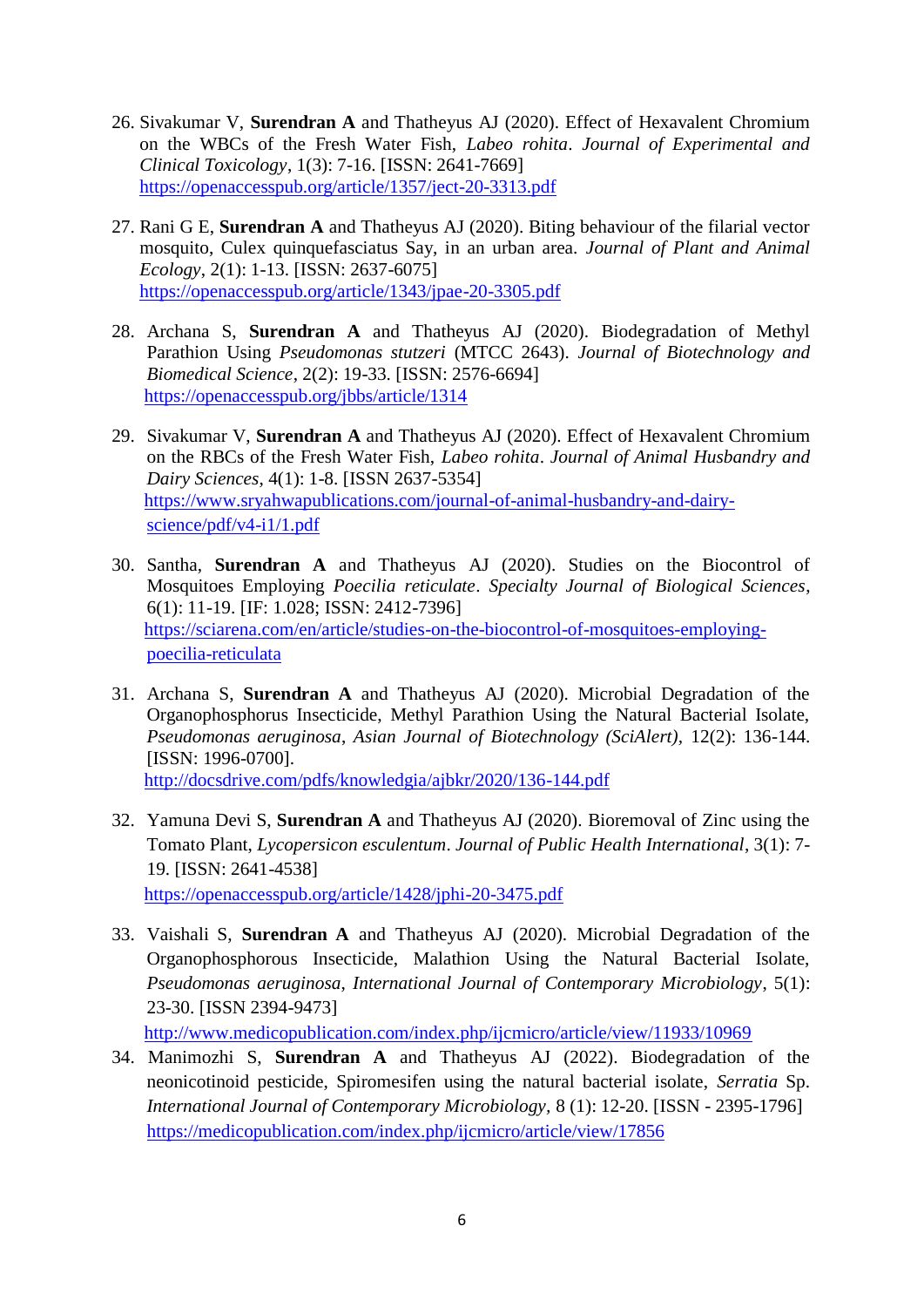### **Articles published in National Journals:**

- 1. **Surendran A** and Selvaraj Pandian R. (2006). Oviposition Response of the Mosquito *Culex quinquefasciatus* to the Bacterial Culture Filtrates, Insect and Environment, 12(3):107-108. [ISSN: 0975-1963]
- 2. **Surendran A** and John Vennison S. (2011). Expression of Mosquitocidal Crystal Protein gene(s) of *Bacillus thuringiensis* subsp. *pondicheriensis* in Sporogenic and Asporogenic Mutant Strains of *Bacillus sphaericus, Current Biotica*, 5(2): 121-129. [ISSN: 0973-4031; NAAS Score – 4.93] [https://www.ets-staffing.com/currentbiotica/Journals5-IssueII/CB-5\(2\)-Full-length-1.pdf](https://www.ets-staffing.com/currentbiotica/Journals5-IssueII/CB-5(2)-Full-length-1.pdf)
- 3. Ilavarasi A, **Surendran A** and Thatheyus AJ. (2018). Biodecolourisation of Vat Dye and Naphthol Dye Using Chitosan, *Wide Spectrum*, 7(4): 32-43. [ISSN: 2250-2815] [http://grd.org:8084/grdcs/widespectrum/Volume%207/Issue\\_4\\_November%202018.pdf](http://grd.org:8084/grdcs/widespectrum/Volume%207/Issue_4_November%202018.pdf)
- 4. **Surendran A** and Thatheyus AJ. (2019). Pallikaranai A Slow Transition from Wetland to Dry land. *Jalaplavit*, 9(2): 35-42. [ISSN: 2321-1881] [https://www.yumpu.com/en/document/read/62706041/jalaplavitissn-2321-1881-june-](https://www.yumpu.com/en/document/read/62706041/jalaplavitissn-2321-1881-june-2019)[2019](https://www.yumpu.com/en/document/read/62706041/jalaplavitissn-2321-1881-june-2019)
- 5. **Surendran A** and Thatheyus AJ. (2019). Vandiyur Lake: Conservation and Protection. *Jalaplavit*, 9(2): 26-34. [ISSN: 2321-1881] [https://www.yumpu.com/en/document/read/62706041/jalaplavitissn-2321-1881-june-](https://www.yumpu.com/en/document/read/62706041/jalaplavitissn-2321-1881-june-2019)[2019](https://www.yumpu.com/en/document/read/62706041/jalaplavitissn-2321-1881-june-2019)
- 6. Jeyaseelan PJ, Jabaseelan G, Jagadeepan R, Prabhu N, **Surendran A** and Thatheyus AJ. (2019). Hydrobiology of Kodaikanal Lake with special reference to its microbial load and plankton diversity. *Wide Spectrum*, 7 (10): 26 - 35. [ISSN: 2250-2815]
- 7. Johnpaul J, **Surendran A** and A.J.Thatheyus (2020). Efficacy of orange peel in the decolourization of the commercial auramine yellow dye used in textile industry. *Indian Journal of Biochemistry & Biophysics,* 57(4): 481-485. [ISSN: 0975-0959; IF: 0.537; CSIR-NISCAIR Journal]

<http://op.niscair.res.in/index.php/IJBB/article/view/38747/465477652>

8. Johnpaul J, **Surendran A** and Thatheyus AJ (2021). Biodecolourisation of bismarck brown dye using orange peel. *Indian Journal of Experimental Biology,* 59(8): 564-569. [ISSN: 0975-1009; IF: 0.818; CSIR-NISCAIR Journal] [http://nopr.niscair.res.in/bitstream/123456789/57961/1/IJEB%20Vol.59%2808%29%20](http://nopr.niscair.res.in/bitstream/123456789/57961/1/IJEB%20Vol.59%2808%29%20%5BAugust%202021%5D%20564-569.pdf) [%5BAugust%202021%5D%20564-569.pdf](http://nopr.niscair.res.in/bitstream/123456789/57961/1/IJEB%20Vol.59%2808%29%20%5BAugust%202021%5D%20564-569.pdf)

### **Papers Presented in Conference/ Seminar:**

1. Microorganism as an Effective Biocontrol Agent. In: *Intercollegiate Seminar on Microbes and Environment*, organized by Department of Microbiology, Thiagarajar College, Madurai, February 19, 2003.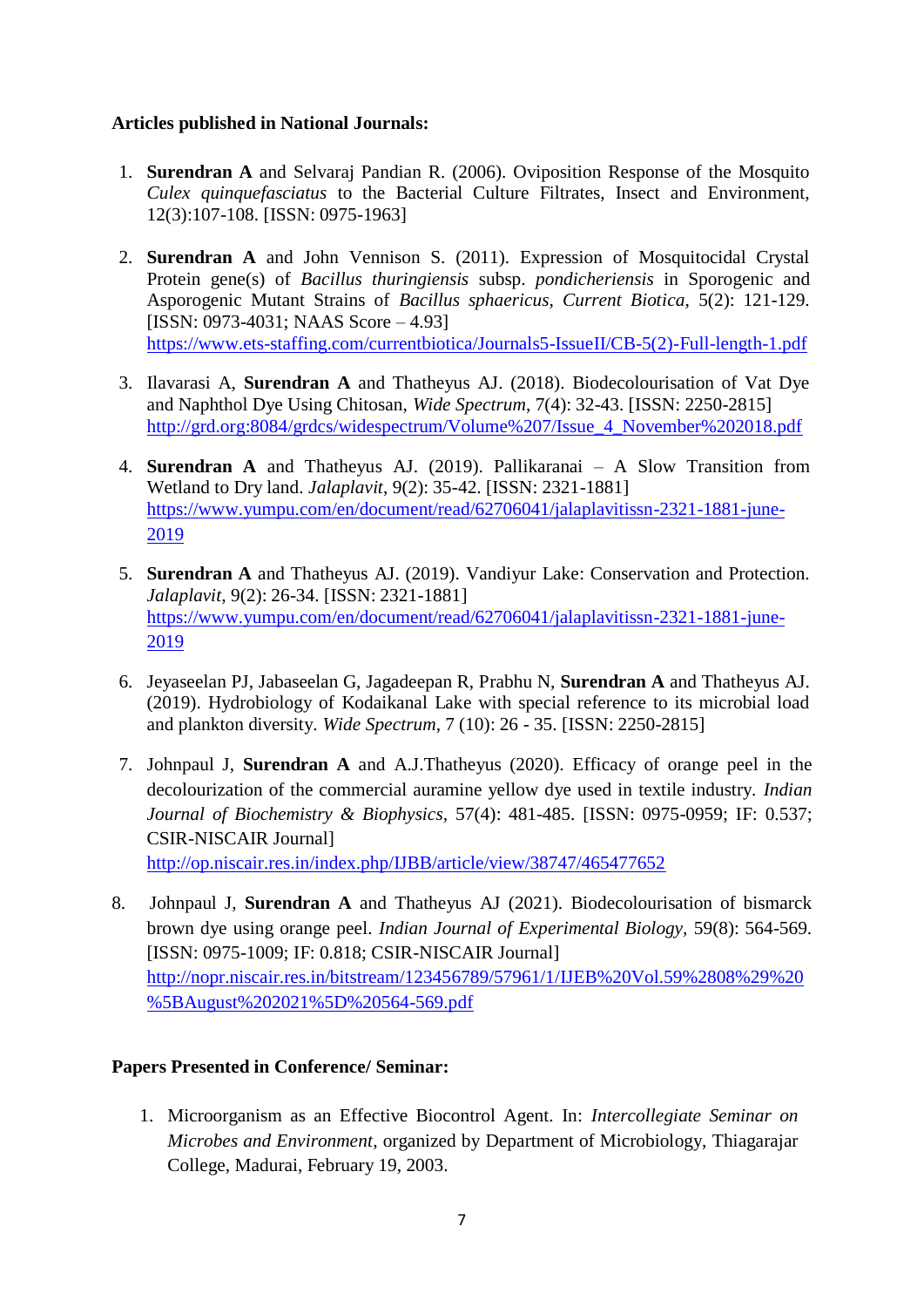- 2. Mosquito Larvicidal Activity of Selected Pesticides. In: *National conference* on *Aqua –Terr 2003*, organized by School of Life Sciences, Madurai Kamaraj University, Madurai, February 28, 2003.
- 3. Effective Utilization of Biopesticides and Biofertilizers in Agriculture. In: *International colloquium on Emerging Biotechnologies in Agriculture, Animal Health and Productivity*, organized by School of Biosciences, Alagappa University, Karaikudi, February 22 – 26, 2009
- 4. Application of Bioinformatics in Different Fields. In: *National seminar on Application of Genomics and Bioinformatics*, organized by School of Animal Health and Management, Alagappa University, Karaikudi, March 25 – 26, 2009.
- 5. Bioremediation of industrial waste. In: *National seminar on Environmental Bioremediation Technologies*, organized by Department of Environmental Management, Bharathidasan University, Tiruchirappalli, November 05 – 06, 2009.
- 6. Evaluation of larvicidal effect of *Pseudomonas fluorescens* isolates against filarial mosquito *Culex quinquefasciatus*. In: *National symposium on Recent Advances in Biotechnology*, organized by Department of Biotechnology, Anna University, Tiruchirappalli, January 23 - 24, 2010.
- 7. Economic importance of seaweeds. In: *National conference on Bioprospecting of Marine Resources with Special Reference to Marine Natural Products and Drug Discovery*, School of Marine Sciences, organized by Department of Oceanography and Coastal area Studies, Alagappa University, Karaikudi, August 25 – 27, 2010.
- 8. Occurrence and Distribution of Mosquitocidal *Bacillus sphaericus* in Soil. In: *National conference on Outbreak and Control Strategies of Vector Borne Diseases in India*, organized by Centre for Research in Medical Entomology, Madurai, December 20 -21, 2010.
- 9. Nanoscience Research prospective in India. In: *National conference on Recent Advances in Nanotechnology and Biosensors*, organized by Department of Bioelectronics and Biosensors, Alagappa University, Karaikudi, March 3 - 4, 2011.
- 10. Novel application of biotechnology in the food industry. In: *International workshop on Recent trends in food biotechnology and exploration of the opportunistic to feed the world*, organized by the Department of Food Biotechnology, Manonmanium Sundaranar University, Thirunelveli, January 10, 2018.
- 11. Universal solvent becoming toxic and health hazardous Too: A Review on water quality analysis in Madurai, Tamilnadu. In: *National conference on Impact of Pollution on Health and Restoration of Quality Environment Through Biotechnology Applications*, organized by the Department of Zoology and Microbiology, The American College, Madurai, February 2-3, 2018.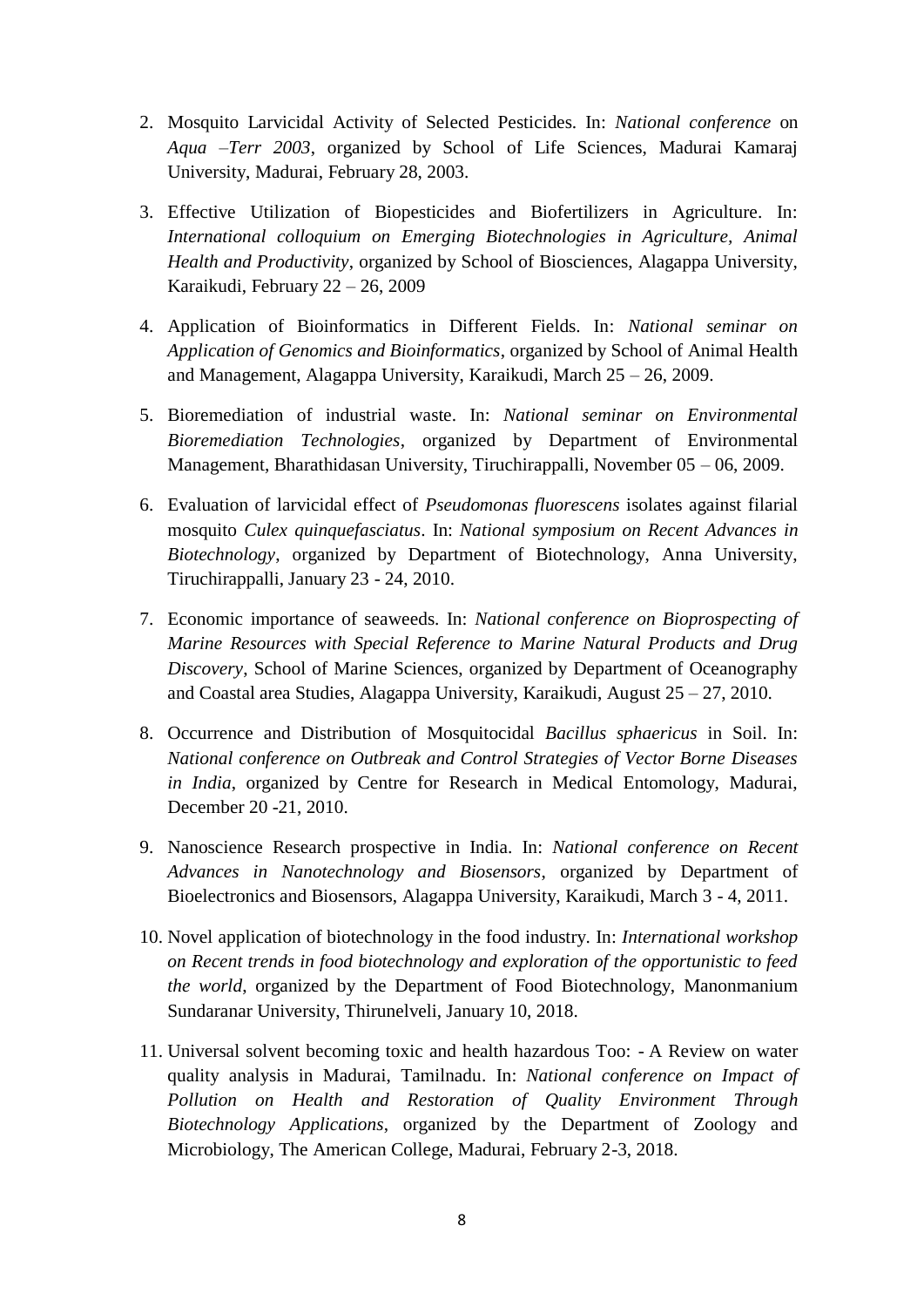- 12. Current Scenario of microbial biopesticides in the control of mosquito vectors. In: *National conference on Impact of Pollution on Health and Restoration of Quality Environment Through Biotechnology Applications*, organized by the Department of Zoology and Microbiology, The American College, Madurai, February 2-3, 2018.
- 13. Microbial Enumeration of a radish based product Mullo. In: *International Conference on Recent Advances in Food Processing Technology*, organized by Indian Institute of Food Processing Technology (IIFPT), Tanjavur, August 17-19, 2018.
- 14. Medicinal Properties of Coral Reefs. In: *National Conference on Coal reefs: Threats and Conservation*, organized by PG & Research Department of Zoology, The American College, Madurai, February 12, 2019.
- 15. Study on Biting Behaviour of Filarial Vector Mosquito *Culex quinquefasciatus* in urban area. In: *National Conference on Emerging Trends in Entomology*, organized by PG & Research Department of Zoology, The American College, Madurai, March 7-8, 2019.

### **Trainings Undergone and FDP/ Seminars / Workshops Attended:**

- 1. Training course on Domestic preservation of Fruits and Vegetables, conducted by Food and Nutrition Board of India, Madurai, May 10 – 14, 1999.
- 2. Training programme for nodal officers of Entrepreneurship Development Cells of Alagappa University affiliated colleges, organized by Alagappa University, Karaikudi, November 29 – December 3, 2004.
- 3. National symposium on Importance of Nanoscience and Technology, organized by Department of Nanoscience and Nanotechnology, Alagappa University, Karaikudi, March 14 -15, 2009.
- 4. National seminar on Advancements in Bioelectronics and Biosensors, organized by Department of Bioelectronics and Biosensors, Alagappa University, Karaikudi, March 19 -20, 2009.
- 5. Intercollegiate seminar on Energy Resources and Global Warming, organized by Department of Biochemistry, Sri Sarada College, Karaikudi, September 17, 2009.
- 6. Regional seminar on Recent Trends in Science and Technology, organized by Department of Zoology, V.S.S. government Arts College, Pullankurichi, March 10, 2010.
- 7. Workshop on Charismatic Personality Creates Winning Leaders, organized by Maharishi Vidya Mandir Senior Secondary School, Hosur, May 2, 2013.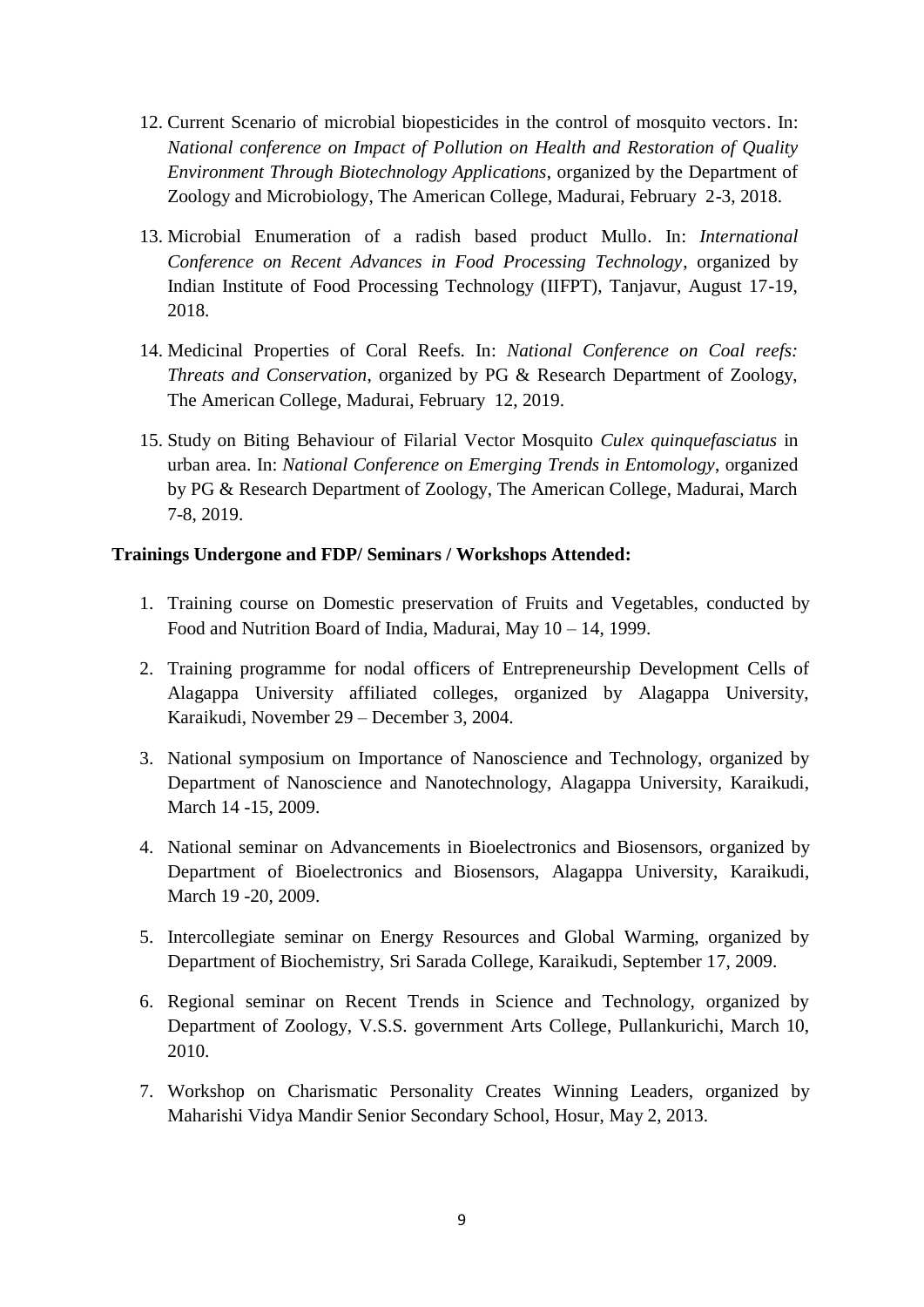- 8. National workshop on Genomic Analysis and Protein Designing Using Internet Tools, organized by PG and Research Department of Zoology, Vivekananda College, Tiruvedagam, October 6, 2016.
- 9. Science academic lecture workshop on Introduction to Modern Biology, organized by PG & Research Department of Zoology, The American College, Madurai, January 19 - 21, 2017.
- 10. National workshop on Networking on Ecohistoric and Cultural Heritage of India, organized by Lady Doak College, Madurai, January 24 - 25, 2017.
- 11. Workshop on Science Education and Research in India, organized by Yadava College, Madurai, February 28, 2017.
- 12. Workshop on Reformation and Innovations in Evaluation, organized by Thiagarajar College of Arts and Science, Madurai, March 13, 2017.
- 13. Science academic lecture workshop on Recent Trends in Modern Biology, organized by PG and Research Department of Zoology, The American College, Madurai, January 23 - 25, 2018.
- 14. Faculty Development Programme, organized by Academic and Administrative Staff Training Cell, S. Vellaichamy Nadar College, Madurai, March 20, 2018.
- 15. National level consultation on Prospects of Millet Value Addition and Marketing, organized by Indian Institute of Food Processing Technology (IIFPT), Tanjavur, November 28, 2018 .
- 16. International conference on Advancement and Applications of Technology in Food and Textile Industry, organized by Department of Home Science, Mother Theresa University Research Extension Centre, Madurai, January 22, 2019.
- 17. National seminar on Recent Trends on Modern Immunology, organized by Department of Immunology & Microbiology, The American College, Madurai, January 23, 2019.
- 18. International virtual conference on Innovation in Biomedical Science Research, organized by PG & Research Department of Zoology, Holy Cross College, Tiruchirappalli, March 17, 2021.
- 19. Faculty Development Programme on Recent Advances in Material Characterization Techniques, organized by Department of Physics, Coimbatore Institute of Technology, Coimbatore, March 22-26, 2021.
- 20. National webinar on Technological Advancement in Science, organized by School of Physical Sciences, St. Mary's College, Thoothukudi,, April 16-17, 2021.